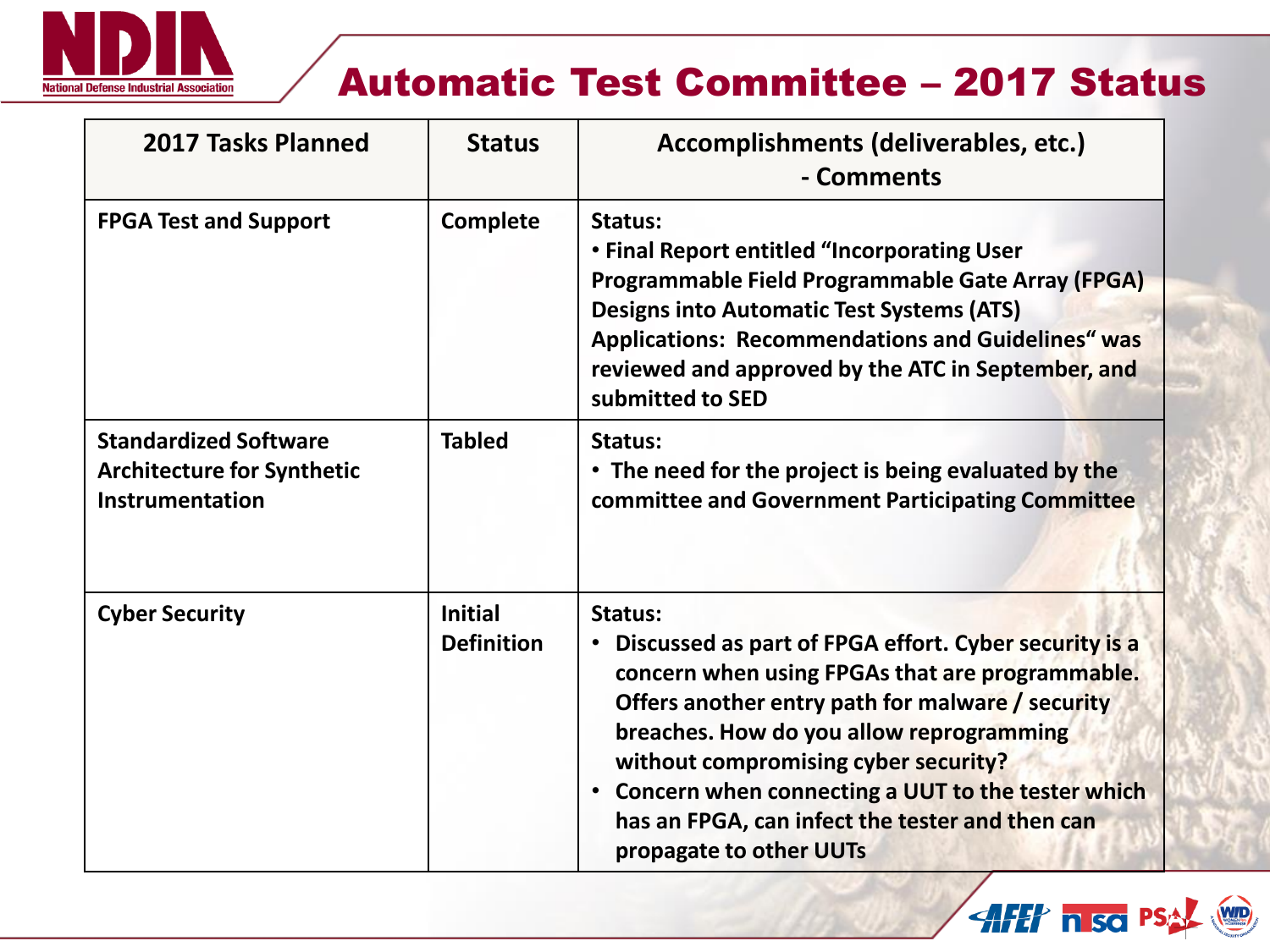

## Automatic Test Committee - 2018 Task Plan

**AFET IN SO PSAL (WD)** 

| <b>Proposed 2018 Tasks:</b>                                                                                                                                                                       | Deliverables / Products                                                                                                                                                                                                                                                                                                                                                                                                                              |
|---------------------------------------------------------------------------------------------------------------------------------------------------------------------------------------------------|------------------------------------------------------------------------------------------------------------------------------------------------------------------------------------------------------------------------------------------------------------------------------------------------------------------------------------------------------------------------------------------------------------------------------------------------------|
| • Government/Industry Liaison Reports<br>• ATC projects:<br><b>Standardized Software Architecture for</b><br>Synthetic Instrumentation, if needed<br><b>Cyber security (need more definition)</b> | • Semi-annual Reports posted on ATC Web-site:<br><b>US Army ATS Liaison Report</b><br>$\bullet$<br><b>USAF ATS Liaison Report</b><br>$\bullet$<br><b>US Navy/USMC-Air ATS Liaison Report</b><br><b>USMC-Ground ATS Liaison Report</b><br>$\bullet$<br><b>DoD AMB Liaison Report</b><br><b>Commercial ATS Liaison Report</b><br>$\bullet$<br>Define Scope and Develop Detailed Statement<br>$\bullet$<br>of Work and Schedules for proposed projects. |
| <b>Schedule / Resources</b>                                                                                                                                                                       | <b>Issues / Concerns:</b>                                                                                                                                                                                                                                                                                                                                                                                                                            |
| <b>Status/Review/Present at regular ATC meetings:</b><br>• March/April at NDIA HQ<br>• September adjacent AUTOTESTCON                                                                             | <b>Limited Budget/resources:</b><br>• ATC is focusing on high value projects,<br>deferring lower priority projects.                                                                                                                                                                                                                                                                                                                                  |
| No resource issues or support anticipated                                                                                                                                                         |                                                                                                                                                                                                                                                                                                                                                                                                                                                      |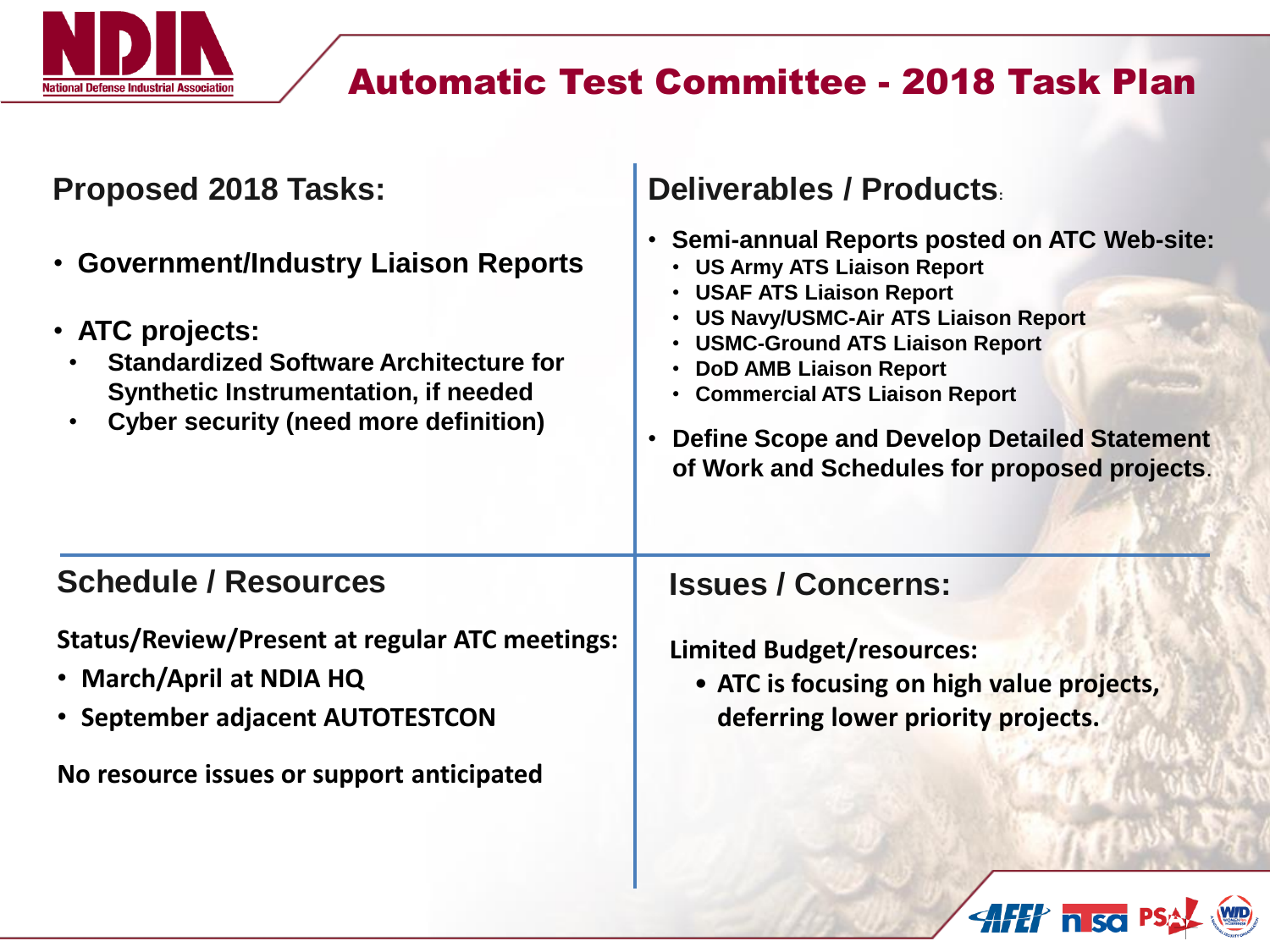

### *Systems Engineering Division AUTOMATIC TEST COMMITTEE*

#### **2018 Steering Committee (Jan18)**